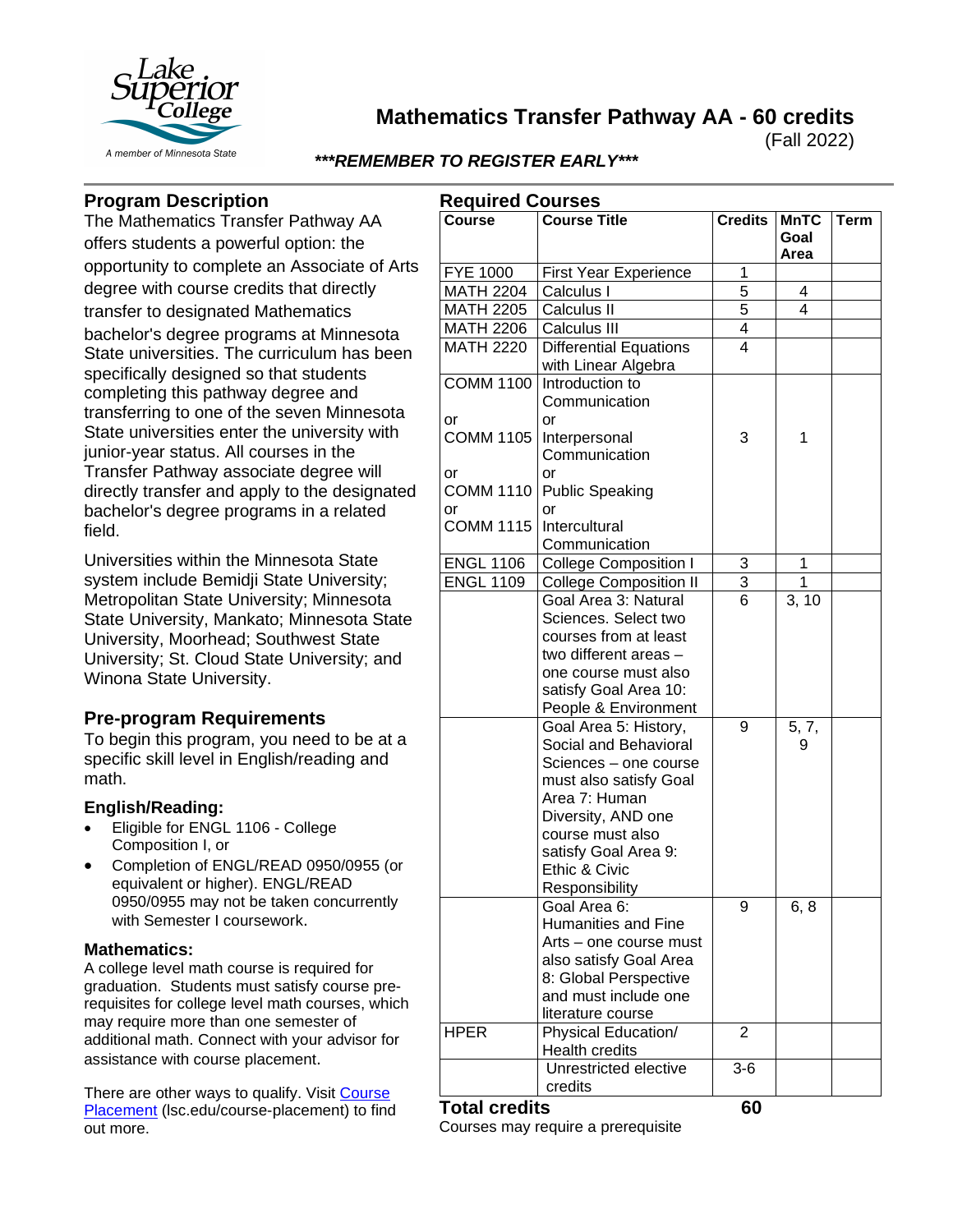

(Fall 2022)

## *\*\*\*REMEMBER TO REGISTER EARLY\*\*\**

## **Program Outcomes**

A student completing Lake Superior College's Mathematics Transfer Pathway AA and transferring into a designated bachelor's program at a Minnesota State University will have junior standing and may complete the bachelor's degree program with an additional amount of credits appropriate to the university attended. You will be able to transfer to the following Minnesota State Universities:

Bemidji State University: Mathematics, BS

Metropolitan State University: Industrial and Applied Mathematics, BS

Minnesota State University Moorhead: Mathematics, BA; Mathematics, BS

Minnesota State University, Mankato: Mathematics, BS

Southwest Minnesota State University: Mathematics, BA

St. Cloud State University: Mathematics, BA

Winona State University: Mathematics, BA

In order to graduate and be guaranteed admission to a Minnesota State university's designated program in mathematics you must earn an overall grade point average as indicated by the university to which you will transfer.

## **Suggested Course Sequence**

For a full-time student averaging 15 credits per semester

| <b>First Semester</b>                                   | <b>15 credits</b> |
|---------------------------------------------------------|-------------------|
| FYE 1000 First Year Experience                          |                   |
| <b>ENGL 1106 College Composition I</b>                  |                   |
| MATH 2204 Calculus I                                    | h                 |
| Goal Area 5 elective (must also<br>satisfy Goal Area 7) | З                 |
| Goal Area 6 elective (also satisfy                      | З                 |
| Goal Area 8)                                            |                   |

| <b>Third Semester</b>         | 16 credits |
|-------------------------------|------------|
| <b>MATH 2206 Calculus III</b> |            |
| COMM 1100, or COMM 1105, or   | з          |
| COMM 1110, or COMM 1115       |            |
| Goal Area 3 elective          | 3          |
| Goal Area 6 elective          | 3          |
| Unrestricted elective credits |            |

| <b>Second Semester</b>                              | <b>15 credits</b> |  |
|-----------------------------------------------------|-------------------|--|
| MATH 2205 Calculus II                               |                   |  |
| <b>ENGL 1109 College Composition II</b>             | З                 |  |
| Goal 3 elective (must also satisfy<br>Goal Area 10) |                   |  |
| Goal Area 5 elective                                |                   |  |
| <b>Physical Education/Health Elective</b>           |                   |  |

| <b>Fourth Semester</b>                    | 14 credits |
|-------------------------------------------|------------|
| <b>MATH 2220 Differential Equations</b>   |            |
| with Linear Algebra                       |            |
| Goal Area 5 elective                      | 3          |
| Goal Area 6 elective                      | З          |
| <b>Physical Education/Health Elective</b> |            |
| Unrestricted elective credits             | З          |
| <b>Total Credits</b>                      |            |